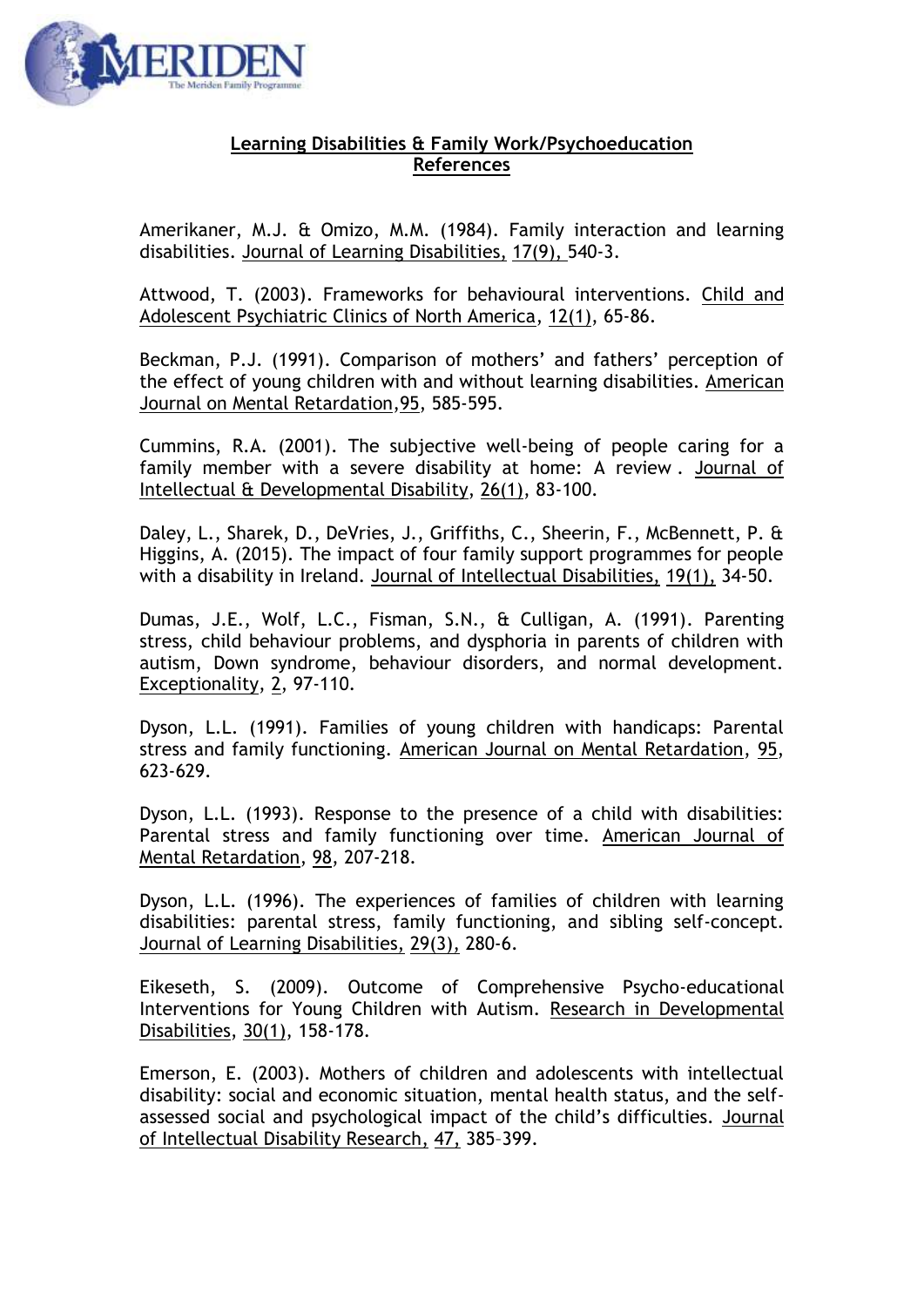

Fidell, B. (2000). Exploring the use of family therapy with adults with a learning disability. Journal of Family Therapy, 22, 308-323.

Fiske, K.E., Pepa, L. & Harris, S.L. (2014). Supporting parents, siblings, and grandparents of individuals with autism spectrum disorders. In: Handbook of autism and pervasive developmental disorders: Assessment, interventions and policy.

Friedrich, W.N., & Friedrich, W.L. (1981). Psychosocial assets of parents of handicapped and non- handicapped children. American Journal of Mental Deficiency, 85, 551-553.

Gallagher, L.N. (1995). [The impact of learning disabilities on families.](http://www.ncbi.nlm.nih.gov/pubmed/7751546) Journal of Child Neurology, 10(1), 112-3.

Gardiner, E. & Iarocci, G. (2015). Family quality of life and ASD: The role of child adaptive functioning and behavior problems. Autism Research, 8(2), 199-213.

Glidden, L.M., & Schoolcraft, S.A. (2003). Depression: Its trajectory and correlates in mothers rearing children with intellectual disability. Journal of Intellectual Disability Research, 47, 250-263.

Goepfert, E., Mule, C., von Hahn, E., Visco, Z. & Siegel, M. (2015). Family system interventions for families of children with autism spectrum disorder. Child and Adolescent Psychiatric Clinics of North America, 24(3), 571-583.

Green, R.J. (1990). [Family communication and children's learning](http://www.ncbi.nlm.nih.gov/pubmed/2313187)  [disabilities: evidence for Coles's theory of interactivity.](http://www.ncbi.nlm.nih.gov/pubmed/2313187) Journal of Learning Disabilities, 23(3), 145-8.

Haddock, K. & Jones, R.S.P. (2006). Practitioner consensus in the use of cognitive behaviour therapy for individuals with a learning disability. Journal of Intellectual Disabilities, 10(3), 221–230.

Hare, D.J., Pratt, C., Burton, M., Bromley, J. & Emerson, E. (2004). The health and social care needs of family carers supporting adults with autistic spectrum disorders. Autism: The International Journal of Research & Practice, 8(4), 425-444.

Hashim, A.H., Kaur, M., Bahar, N. & Ismail, W.S.W. (2017). Mental health issues among family members of children with mental disability. Gaming and Technology Addiction: Breakthroughs in Research and Practice, (1), 54-56.

Hastings, R.P. & Beck, A. (2004). Practitioner Review: Stress intervention for parents of children with intellectual disabilities. Journal of Child Psychology and Psychiatry, 45(8), 1338-1349

Hatton, C. & Taylor, J.L. (2005). Promoting healthy lifestyles – Mental health and illness. In: Grant, G., Goward, P., Richardson, M. & Ramcharan,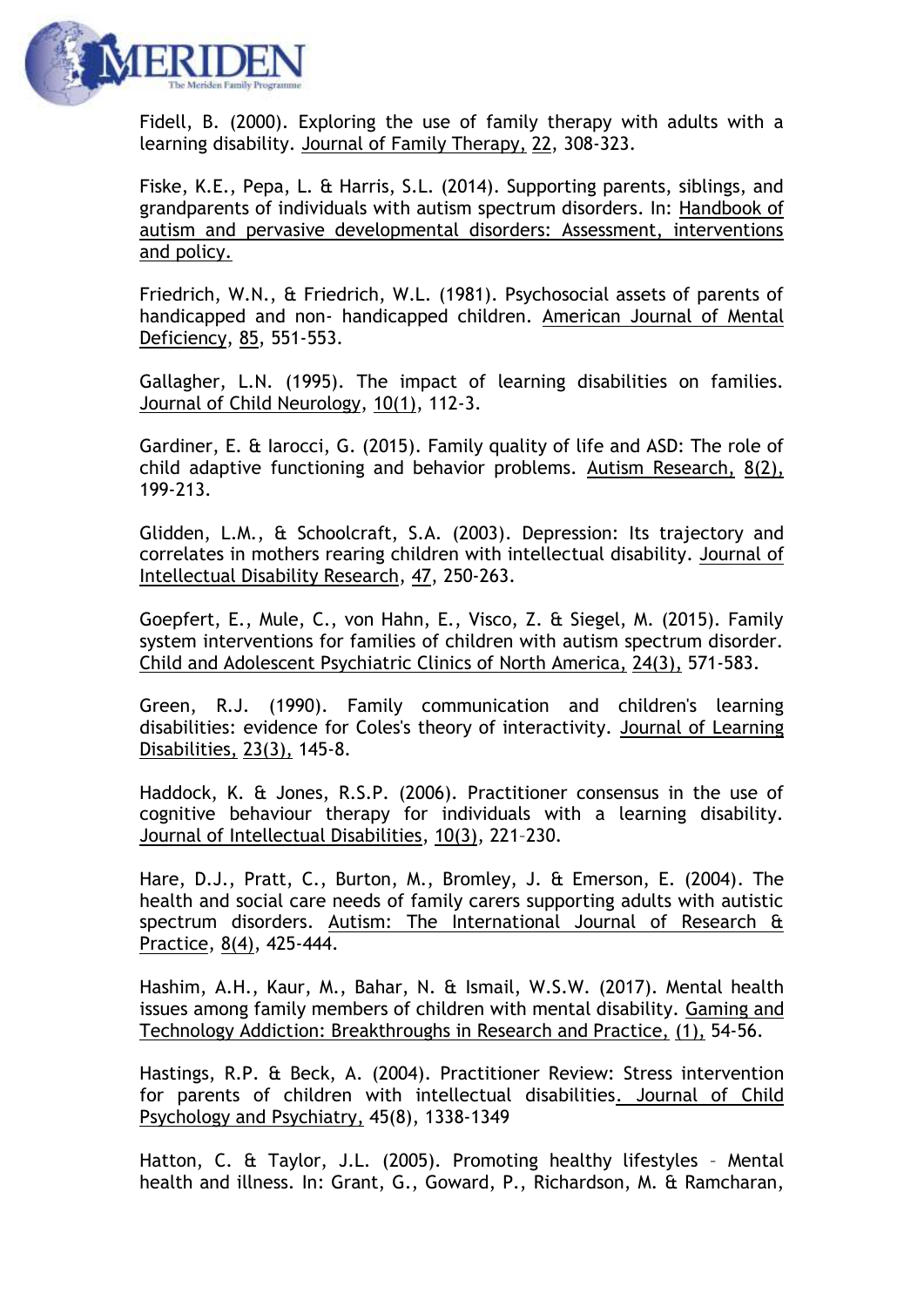

P. (Eds.) Learning disability: A life cycle approach to valuing people. Maidenhead: Open University Press.

Heiman, T. & Berger, O. (2008). Parents of children with Asperger syndrome or with learning disabilities: Family environment and social support. Research in Developmental Disabilities, 29 (4), 289-300.

Hillman, J. & Gruber, E. (2010). It takes a village: Redefining kin, extended family, and other social networks in the treatment of childhood autism. International Public Health Journal, 2(1), 3-4.

Hodgetts, S., Zwaigenbaum, L. & Nicholas, D. (2015). Profile and predictors of service needs for families of children with autism spectrum disorders. Autism, 19(6), 673-683.

Iadarola, S., Levato, L., Harrison, B., Smith, T., Lecavalier, L., Johnson, C., Swiezy, N., Bearss, K. & Scahill, L. (2017). Teaching parents behavioural strategies for autism spectrum disorder (asd): Effects on stress, strain, and competence. Journal of Autism and Developmental Disorders. DOI: 10.1007/s10803-017-3339-2.

Ingham, B., Clarke, L. & James, A. (2008). Biopsychosocial case formulation for people with intellectual disabilities and mental health problems: A pilot study of a training workshop for direct care staff. British Journal of Developmental Disabilities, 54(1), 41-54.

Jenkins, R., Rose, J., & Lovell, C. (1997). Psychological well-being of staff working with people who have challenging behaviour. Journal of Intellectual Disability Research, 41(6), 502-511.

[Keen,](http://informahealthcare.com/action/doSearch?action=runSearch&type=advanced&result=true&prevSearch=%2Bauthorsfield%3A(Keen,%20Deb)) D. & Knox, M. (2004). Approach to challenging behaviour: a family affair. Journal of Intellectual and Developmental Disability, 29(1), 52-64.

Koegel, L.K. (2000) Interventions to facilitate communication in autism. Journal of autism developmental disorders, 30(5), 383-391.

Marshall, K. & Ferris, J. (2011) Utilizing Behavioural Family Therapy (BFT) to help support the system around a person with a learning disability with complex mental health needs. BABCP Conference 39<sup>th</sup> Annual Conference. Surrey, UK.

Machalicek, W., Didden, R., Lang, R., Green, V., Lequia, J., Sigafoos, J., Lancioni, G. & O'Reilly, M.F. (2014). Families of children with autism spectrum disorders: Intervention and n family supports. Handbook of Early Intervention for Autism Spectrum Disorders: Research, Policy, and Practice, 647-1480.

Moes, D.R. & Frea, W.D. (2002) Contextualized Behavioral Support in Early Intervention for Children with Autism and Their Families. Journal of Autism and Developmental Disorders, 32(6), 519-533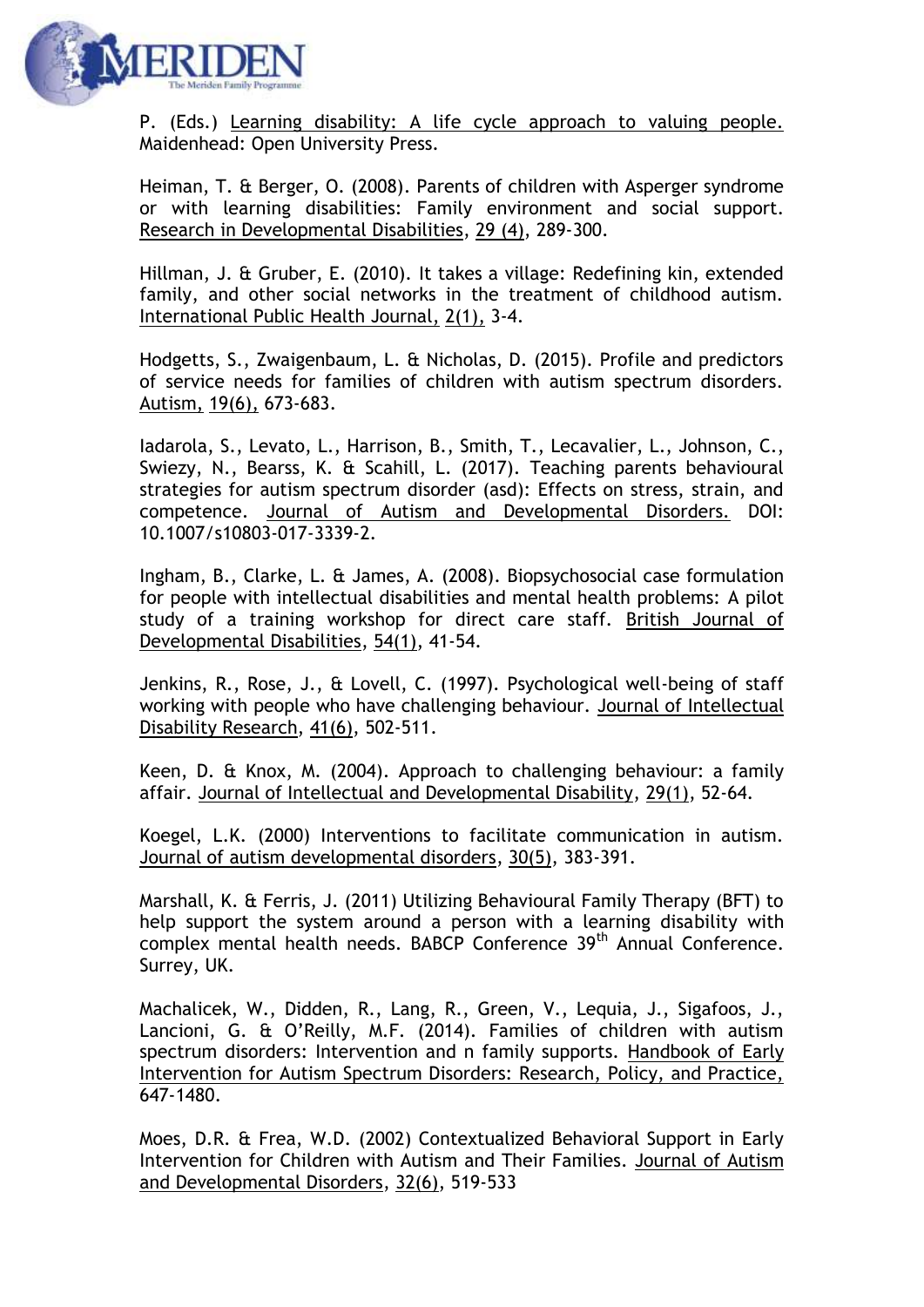

McConkey, R. (2005) Fair shares? Supporting families caring for adult persons with intellectual disabilities. Journal of Intellectual Disability Research, 49(8), 600-612.

Monteiro, M.J. (2016). Family therapy and the auticm spectrum: Autism conversations in narrative practice. In: Monteiro, M.J. Family therapy and the autism spectrum: Autism conversations in narrative practice. London: Routledge.

Morningstar, M.E., Turnbull, A.P. & Rutherford Turnbull H., (1995) What Do Students with Disabilities Tell Us about the Importance of Family Involvement in the Transition from School to Adult Life? Exceptional Children, 62.

Nachshen, J.S., Woodford, L. & Minnes, P. (2003) The Family Stress and Coping Interview for families of individuals with developmental disabilities: a lifespan perspective on family adjustment. Journal of Intellectual Disability Research, 47 (4/5) 285-290

Nydén, A., Myrén, K.J. & Gillberg, C. (2008) Long-term psychosocial and health economy consequences of ADHD, autism, and reading-writing disorder: a prospective service evaluation project. Journal of Attention Disorders, 12(2), 141-8.

Parker, M.L. & Molteni, J. (2017). Structural family therapy and autism spectrum disordfer: Bridging the disciplinary divide. American Journal of Family Therapy, 45(3), 135-148.

Pratt, H.D. (2011) Working with Families and Caregivers of Individuals with Developmental Disabilities. In D.R. Patel, D.E. Greydanus, H.A. Omar, J. Merrick. Neurodevelopmental Disabilities. Springer Netherlands. 381-387

Rhodes, P. (2003) Behavioural and family systems interventions in developmental disability: towards a contemporary and integrative approach. Journal of Intellectual and Developmental Disability. 28(1), 51-64.

Searing, B.M.J., Graham, F. & Grainger, R. (2015). Support needs of families living with children with autism spectrum disorder. Journal of Autism and Developmental Disorders, 45(11), 3693-3702.

Shivers, C.M. & Kozimor, L.M. (2017). Adolescent siblings of individuals with intellectual disabilities with and without comorbid mental health problems: A preliminary comparison of sibling perceptions. Journal of Mental Health Research in Intellectual Disabilities, 10(1), 1-16.

Silver, L.B. (1989) [Psychological and family problems associated with](http://www.ncbi.nlm.nih.gov/pubmed/2661523)  [learning disabilities: assessment and intervention.](http://www.ncbi.nlm.nih.gov/pubmed/2661523) Journal of American Academy of Child and Adolescent Psychiatry. 28(3),319-25.